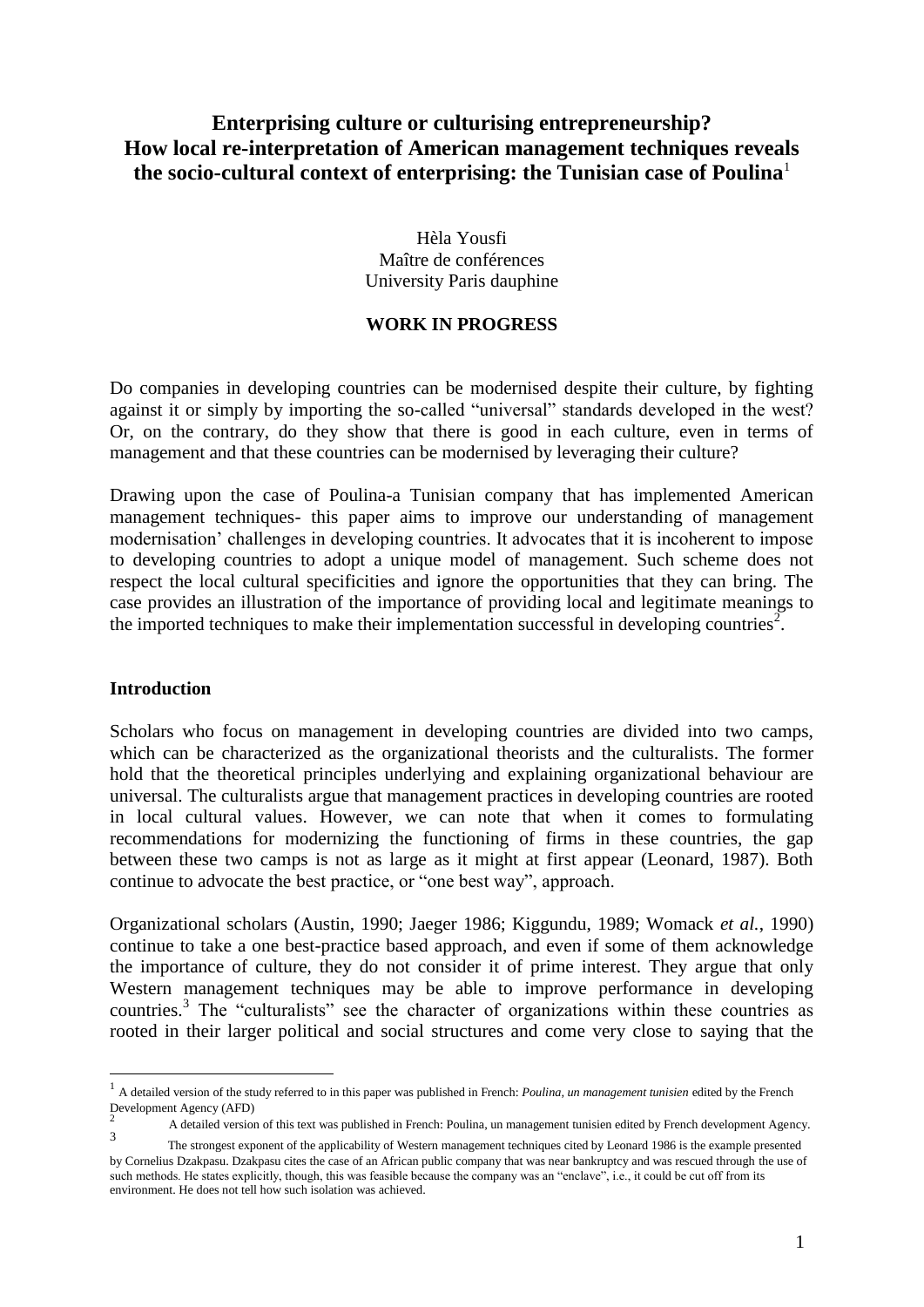organizations are unreformable. They tend to stress the need for the transfer of the bestmanagement practices. They look at culture as "something to which behaviours can be causally attributed", basing their investigations on the determination of a scale of attitudes rather than on ethnographic studies (Hofstede, 1980). From this perspective, culture is an obstacle to modernization, and it is seen as self-evident that the persistent "traditional" aspects of life in such countries could only be obstacles to efficient production; it seemed obvious that such efficiency could be based only on the "rational" aspects of the organization. They are based on the assumption that replicating Western management, associated to the idea of modernity, in developing countries is the best means for enhancing firms' competitiveness. These assumptions are not universally valid in any society, but their applicability is even more limited in developing countries than in the West (Yousfi, 2007a).

However, many examples show that adopting the "best-management practices" is not sufficient for improving economic performance in developing countries. The management tools proposed by experts do not have the desired effects; they are often abandoned after the experts leave. Furthermore, when some companies record substantial technical and financial successes,<sup>4</sup> the majority of observers, whose concern is seeing the developing countries become part of globalization, see in these cases only the results of universal methods. Few ask themselves about the concrete aspects that explain these singular successes and their effective achievement. This makes it impossible to distinguish what in so-called universal management methods is actually universal from what in fact reflects the unique features of the particular context in which they came into being.

Philippe d'Iribarne (1989) has directly challenged the one best-practice approach by showing that one can find evidence of differences in management practices within the so-called "developed countries", which are largely an expression of different conceptions of the relations between the individual and society. They underlie the way members of organisations, belonging to a specific society give meaning to what they live daily: the hierarchical functioning of the organisation, with its procedures for decentralization, control and evaluation of performances; cooperation among the different departments, decisionmaking and the management of conflicts; the organisation of relationship with customers, the quality procedures, the setting up of codes of conduct, etc. They provide references according to which actors interpret situations and events, the taken-for-granted assumptions that form the basis for their judgement, and the categories they employ to describe their daily reality. Thus, words such as "partnership", "cooperation" or "contract" may appear to be evident and clear but may, in fact, have different meanings from one culture to another. The meanings given to such words influence people's behaviour and expectations (Yousfi, 2006). These conceptions make the tradition/modernity dichotomy totally obsolete and lead within firms to different ways of making sense of a difficulty, collaboration, a sanction or a failure. Such characteristics are difficult to replicate elsewhere because of their embeddedness in a national culture.

However, unlike industrialized countries, the developing countries have not developed endogenous management traditions. Therefore, the challenge is how to balance general organizational theory and the local context in deciding how best to improve management practices. In this regard, d'Iribarne (2007) show that companies — whether subsidiaries of multinational groups or local companies — that succeeded in implementing imported management tools have sought to benefit from local cultures rather than suppress them. One

<u>.</u>

<sup>4</sup> *L'Afrique des entreprises*, by the group of l'Agence française de Développement, La Documentation française, 1998.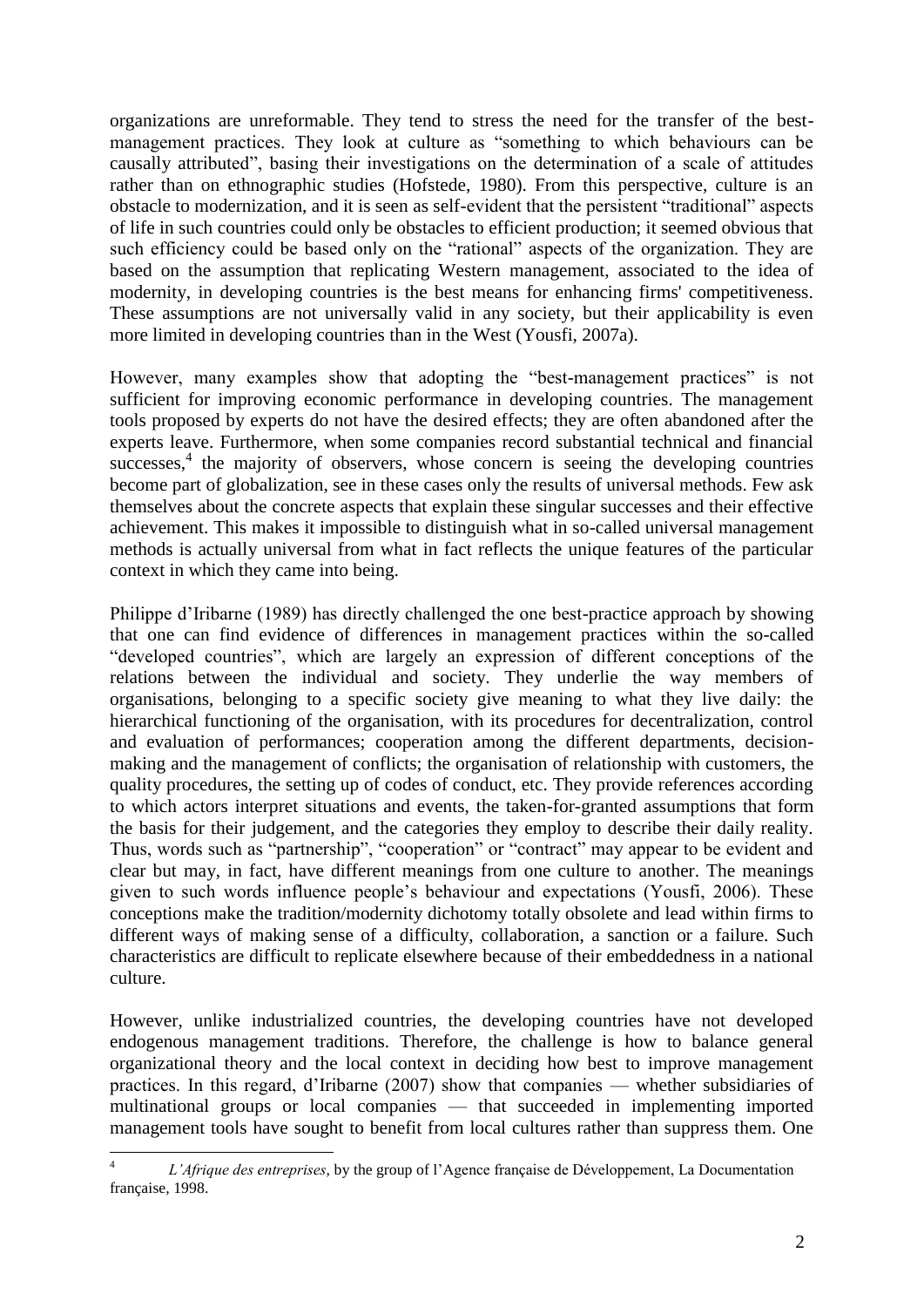of the most important success factors of these firms is their ability to develop a high quality of co-operation that is in contrast to common managerial practices in developing countries. They implemented working methods that respected locally accepted behaviours, allowing people to feel comfortable in their work.

In order to break away from a simple opposition between the two "traditional" and "the modern" in considering the challenges faced by emergent countries to modernise their management, we will analyse the case of Poulina. This successful company of over 70 subsidiaries (circa 6,000 employees) differs from other Tunisian companies by its use of strict regulations and employees' appraisal using control and regulation systems directly inspired by the American management model. We will seek in this paper to demonstrate how the implementation of the "American management" in Poulina has relied both on the virtue of universal principles and on the quality of their adaptations to the local context. We will show that these adaptations are interestingly not in contrast to local cultural practices, but building on them.

### **Method and Data collection**

Poulina is one of the most important private groups in North Africa. It is a result of a successful transformation of a small company of a \$ 20 000 investment to a group of 70 companies with \$ 700 million in investments, and from ten employees to currently 15 000 employees. Since its creation in 1967 by a few clairvoyants' businessmen, the Poulina Group had performed all kinds of sectors, ranging from agriculture to project construction and tourism inside the country and abroad (Libya, Algeria, France, Martinique...). This has given the group an outstanding experience that is characterized by great complementarities between its different interfering parties and a high return on investment from available resources. The implementation of modern management tools-often qualified as "Americans" is said to have largely contributed to this success story.

In order to understand the dynamics behind this successful transformation, we used an ethnographic approach (Geertz 1973, d'Iribarne, 1996). This consisted of going into the field and conducting interviews to understand how the introduction of the imported management technique is within the representations of Tunisian employees of what constitutes a "good management"<sup>5</sup>. This approach allowed us to analyze how the respondents interpret the new tools as well as the way they implement them.

We will therefore employ the notion of culture specifically in terms of the framework of meaning in each society that shapes conceptions of the way people should be governed. In other words, this does not refer to culture in terms of customs and values or shared identities, but rather to implicit representations that underlie the practices and discourses of people in terms of organization and cooperation (d'Iribarne et al., 98). The merit of this kind of approach lies in its capacity to clarify the conditions for a "good" management in a Tunisian context and the way this affects the adaptation of imported tools implemented in Tunisian companies. One way of understanding this analysis is to look at discourse as a means of grasping underlying representations and taken for granted assumptions. According to which

 $\frac{1}{5}$ Approximately 40 interviews were carried out in May and June 2004 with representatives of various hierarchical levels within the head office as well as two of its subsidiaries. The interviews were recorded and then transcribed literally. All the quotations below in inverted commas are comments made by the respondents. We deliberately gave a very broad place to the discourse of our interlocutors, so that to allow the readers to reach their representations of Poulina's management, beyond the analysis which is proposed by it.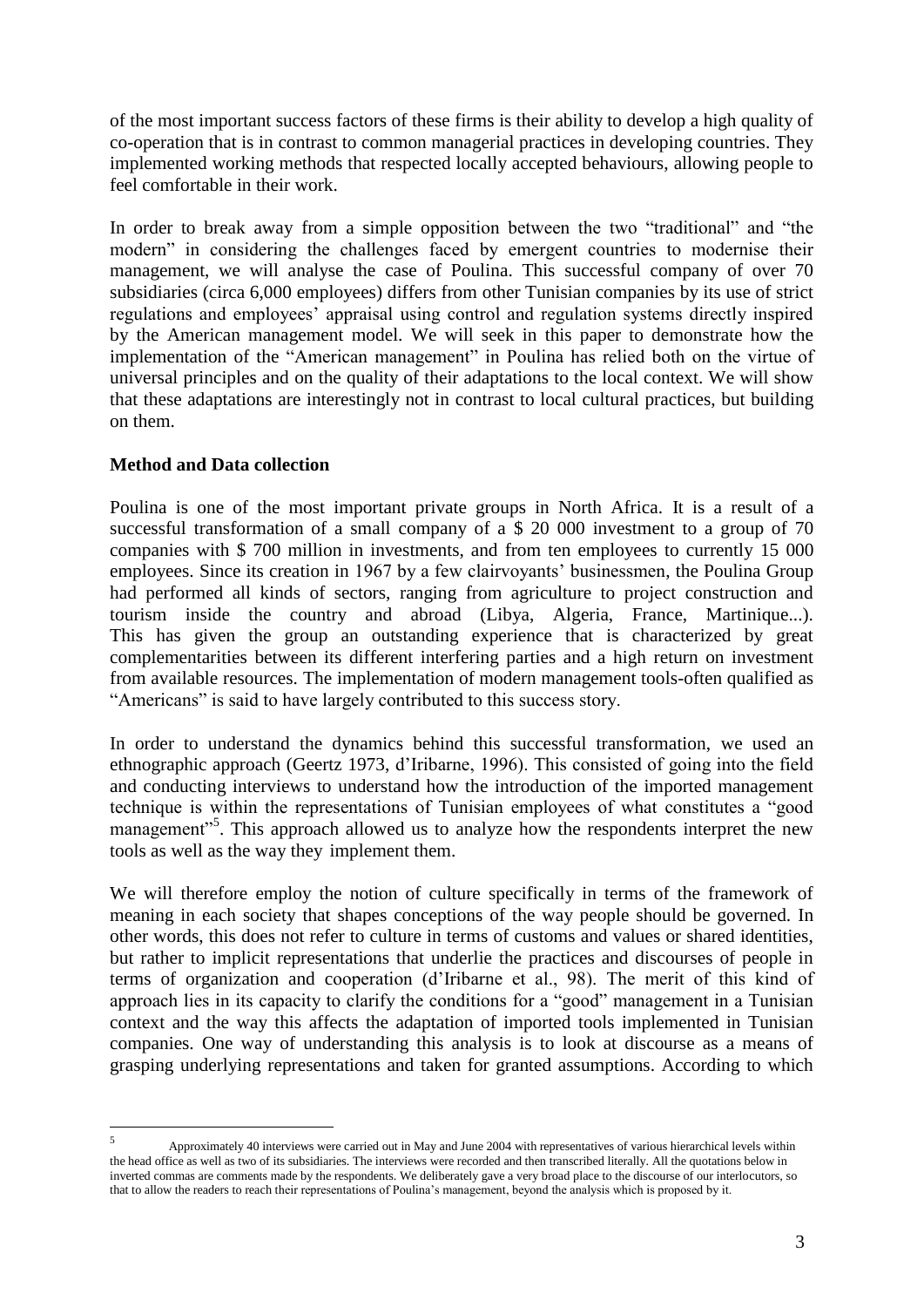reference points or underlying images do people formulate comments and give opinions about the various changes introduced by the American tools?

Thus, the analysis focused on how interviewees used language to construct and convey their meaning of the new management tools introduced in Poulina. It included identifying interviewees' use of metaphors to suggest what a good management or a good cooperation is or should be like, their use of words, expressions, repetitions and their emphasis to express and distinguish desirable from undesirable motives and practices. The analysis also bore on the way actors commented upon their interactions with others and upon their use of the new tools. We focused on "images of references" that actors drew upon to make sense and that were constitutive of their action design.

### **Findings**

Our respondents stress the implementation of the American management technique as a key factor in achieving the success of Poulina. Yet, on closer examination, the interviews shows that if the "American" tools have been successfully introduced, it is because they were reinterpreted in a "Tunisian" way meaningful for those who have to use them. First, we will present the modernization process as it was described by our interviewees. Second, we will analyse the adaptations of the new techniques to the Tunisian context. This will enable us to explain how culture interferes with the implementation of imported management tools.

#### **1. The modernization process: A watchword: the "rigour"**

*"The most important asset of Poulina, it is the rigour in management secured by well locked procedures"*. Our respondents evoked the rigour in management as a key success factor to explain the performance of Poulina. This rigour is translated in strict rules. As a manager pointed out: *"We set the rule, we follow the rule and we take measures against the person who does not respect it"; "Here, the discipline is above all. Everyone must turn off his/her mobile in meetings, smoking is banned inside the buildings, everyone has to work on Saturdays in all the subsidiaries. As far as the discipline is concerned, Mr. Ben Ayed is intransigent".*

At the same time, when our interlocutors speak about rigour, they evoke a certain number of preconditions, as "transparency": "There are transparent systems, there are no privileges, *there is no clientelism, all is clear*" - or the "accountability": "We aim at making each one *responsible and accountable for their work".*To implement the values of rigour as well as transparency and accountability, the top management explains that they were greatly inspired by the American model:

*"We are adopting the American management system which allows to make each employee responsible for his work and to see his objectives"* comments a senior executive. The objective is to implement a "Performance culture" in order to reward people on the basis of their performances*: "People are judged on the basis of their achievements. If they couldn't fulfil their objectives, they are held responsible" comment a manager.*

A battery of tools was introduced at beginning of 90s (e.g., formalisation, regulation, management by objectives) set up a "modern" management system based on strict rules, transparency, and accountability. The access to modernity is described by our respondents in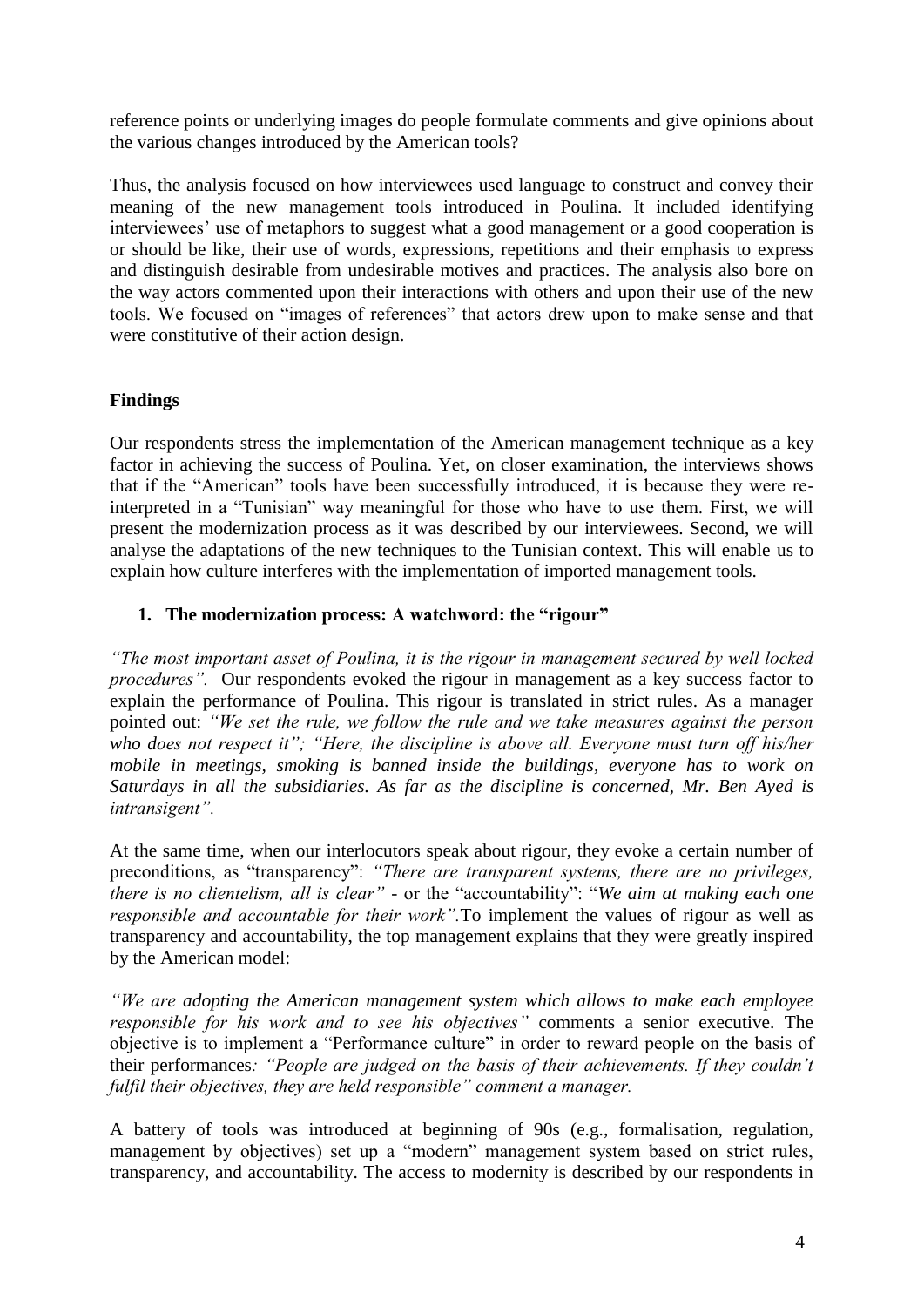terms of the acquisition of the most advanced management tools that could rationalize the functioning of Poulina :

*"One will be able, thanks to this tool "HR ACCESS", to apply all the challenges of the human resources management. What we want to achieve is equity, we will be able to manage our company in a more rational and more modern way*‖ explains a manager.

Taking as a starting point the American organisational philosophy, a contractual logic was implemented in Poulina and did replace the traditional hierarchical structure. Each employee who integrates Poulina has a contract based on four elements: a job description which is discussed between him and his boss, the objectives to be achieved, a reporting system and a remuneration based on the reporting system and the objectives achieved. Our respondents emphasis the importance of a culture of "meritocracy" that allows the employees to be bound by clear, precise and measurable objectives on which they will be evaluated and rewarded:

*"What is important here for each employee is to prove that he is trustworthy, there is a concern of the meritocracy, employees are held accountable for their results"* highlight a manager.

At first sight, one could easily conclude that if Poulina Group was successful in setting up an effective management system, it is because it breaks with the traditional operation of the Tunisian companies by applying the American receipts of management. This would confirm the assumption according to which the only condition to modernize the management of companies in emergent countries is to trade off the local ways of doing against the so called "universal" effective management tools. However, this assumption is deeply questioned if we take a look at the comments made by our respondents describing how they concretely manage to introduce the new tools and how they motivate people who adhere to the new system.

The examination of Poulina's management practices reveals through interviews that local adaptations of the techniques have taken place over the years, principally as a reaction to local practices in the business life, seen as "dysfunctional". In this regard, an operator highlights: *"The strong point of Poulina is to have neutralized the dysfunctions of a family based model as it prevails in Tunisian companies. There is a memorandum prohibiting the recruitment of family members. The watchwords here are: rigour and discipline. Here, one manages the figures and not the feelings".*

The rigour described in Poulina management system is said to mitigate the dysfunctions of a family based model by giving priority to the competence criteria over the relational one. The procedures implemented in Poulina are often presented as "solutions" to identified "dysfunctions": "We learn form any experience we go through whether at the head office or *at the subsidies, the management at Poulina is to put "gardes fous" defense systems that protect us from making the same mistakes, if we have a good experience somewhere, we try to replicate it in the other subsidies"*

At the same time, some of our interviewees pointed out, that the rules are not always observed in a strict way: *"If we strictly observed all the rules translated into procedures, we will*  immediately stop working and close the company ", "The rigour to me means that in general *80% of the procedures are observed… The procedures are observed, but there is always 20% a room for free interpretation and it is normal to smooth the functioning of the company"*. Correspondingly, other comments highlights that the effectiveness of Poulina management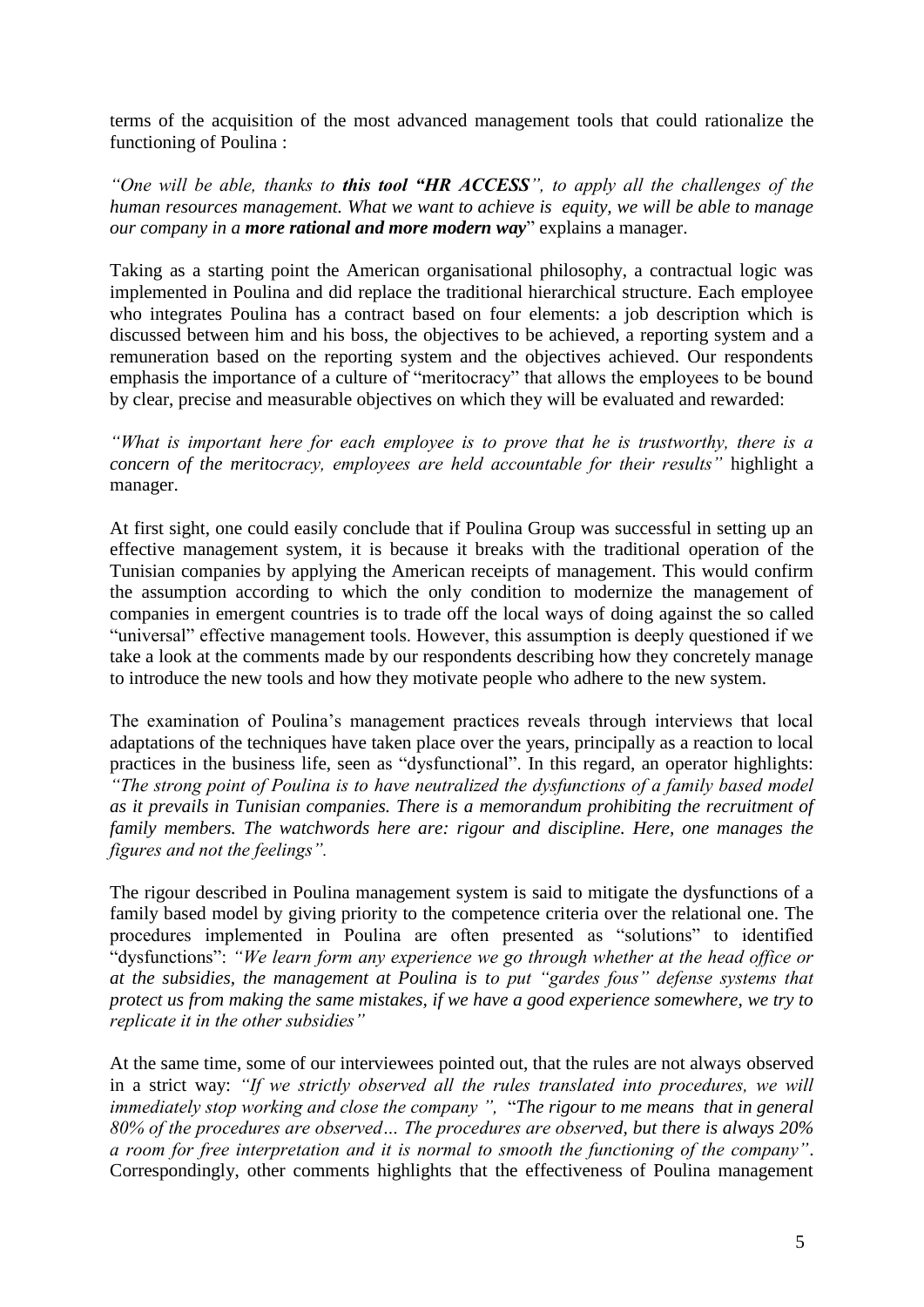would not only come from its strict procedures but also from the way people are applying these procedures: *"It is not obvious to transfer our system, it is not only one whole of procedures, it is also a system of people…"; "The Poulina culture is standard, it is translated in all the rules of working which are common to all the subsidiaries. Yet, there are some aspects that are specific to each subsidiary; sometimes the culture of the general manager would impregnate the management of the subsidiary company".*

Therefore, a question remains: if it is not simply the importation of modern management tools that allow the success of Poulina, what are the dynamics at stake that could explain this successful transformation? To respond to this question and to break away from the opposition between the "modern" and the "the traditional" in conceiving the link between culture and management, we will examine the description made by our interlocutors of the concrete construction of Poulina management system.

## **2. People behind the procedures**

The introduction of a "rational" and "modern" management as it was described by our interviews means that the employees of Poulina have to observe impersonal rules. They are supposed to do their work without consideration of any particularistic relationship with their colleague. This raises the following question: to what extent the introduction of the impersonal rules have overcome the interference of personal relationships that prevails in the functioning of other Tunisian companies?

In this regard, when asked about the risk of bureaucracy that a system of procedures as sophisticated as Poulina's system could generate, one of our respondents highlights: *"There is no risk of bureaucracy because people can break with the rule if they achieve their objectives";* Another manager points out: *"It is not easy to transfer our "System" because it is not just a set of procedures, it is also a "System" of people".* These two quotes suggest that the word "System" as it is used in the accounts of our respondents is more than a simple set of neutral and objective procedures. To investigate the way Poulina' employees make sense of the word "System", we will examine in the following section the different ingredients that allow the reference to the procedures to combine with the personal relationships  $\overline{6}$ .

# *Double hierarchy*

The principle of double hierarchy means that there are two types of hierarchy: The "operational" hierarchy refers to the "operational" bosses as our respondents call them. They are based at Poulina's head office and they are in charge of developing, conceiving and evaluating all the procedures needed for each department and for each company of the group. They are also responsible for controlling the operation of all the subsidiaries. The "functional" hierarchy is represented by the "functional" bosses who are in charge within the subsidiaries to implement the procedures emanating from the "operational bosses". Yet, Poulina uses a double hierarchy, not in the sense of a matrix organisation, but as a tool to differentiate responsibilities and powers and thereby fight corruption and power abuse of members of the hierarchy. In fact, by looking more closely at the comments made by our respondents, it can be noticed that it is not so much a double hierarchy that is being exercised on the employees

 $\frac{1}{6}$ It is worth noting that the interviews were made in Arabic and in French. The maangers interviewed in this study used French and universal management vocabulary to describe the functioning of their group but when it comes to comment how concretely they implemented the "American model", they switched instantly to Arabic and provided us with different insights.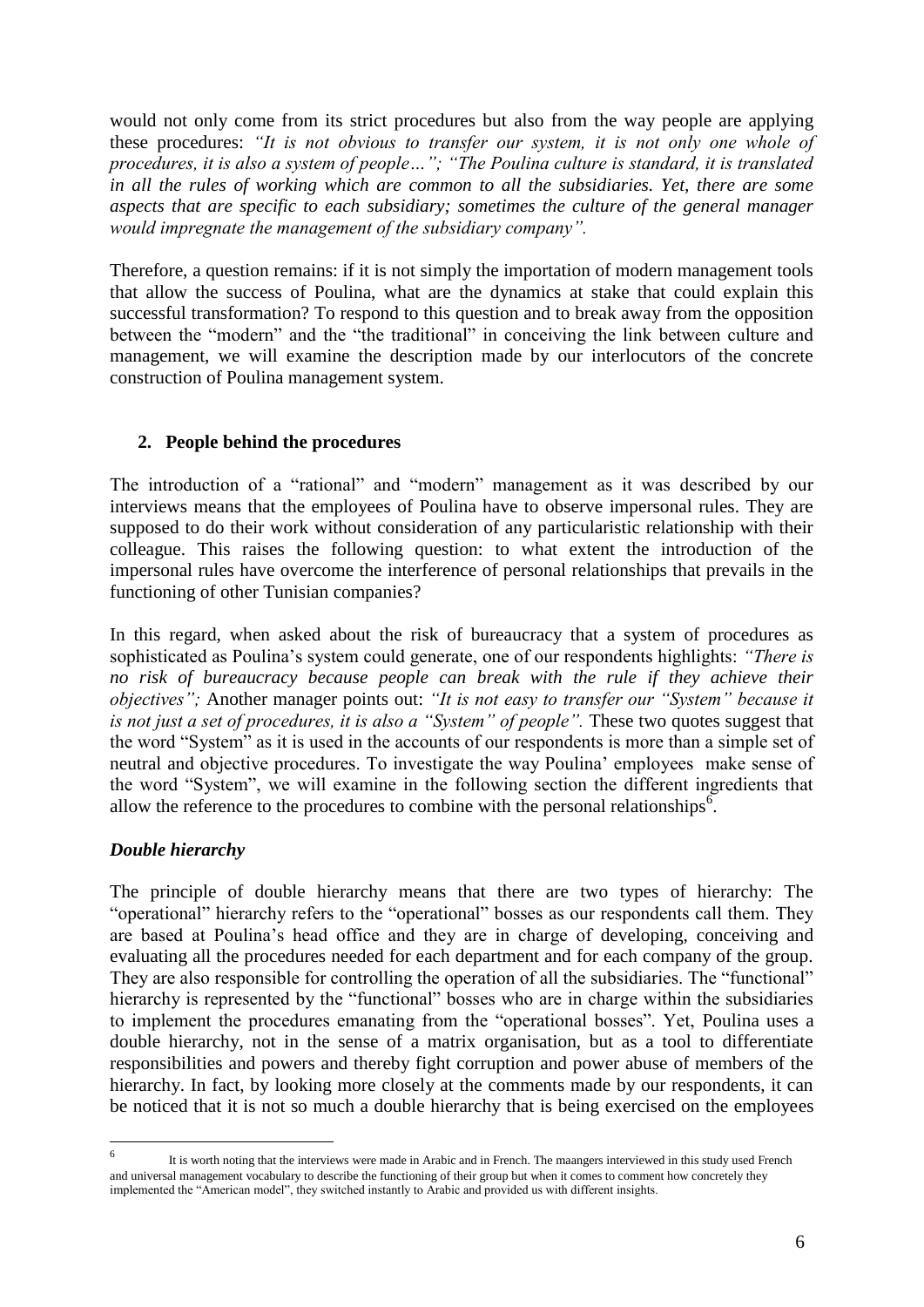but rather two hierarchies operating at distinct levels. The hierarchy called "functional" has as a main role which is to manage the social and relational aspects:

*"The procedures come from the head office and our role is to find the suitable way to implement them"* comments a functional boss.

*"A subsidy's manager is asked to manage the social aspects and this is vital to the company. It is important to perfectly master the social side of our work"* stresses a senior executive.

The "functional bosses" has to implement the directives coming from the head office but also, and mainly, "to fix the problems" and to find the flexibility needed to make the system legitimate and acceptable:

*"With regard to the work hours,* a subsidy's manager comments, *I can sign to authorize my collaborator to leave earlier. I can allow some exemptions to the procedures if I trust my collaborators".*

The weakness at this level would be the risk of "drifts". The hierarchy known as "operational" is supposed to keep her decision power: "The operational boss intervenes to avoid the drifts". This hierarchy being distant is more capable of being rigorous. It is there "to adjust the shooting", "to lock" and "to control": "The operational boss intervenes only to avoid *mistakes, our work is to put pressure, we don't sell, we don't exploit, we just manage from a distance"* points out an operational boss.

Beside these two hierarchies, there is another unit called "audit" which is in charge of the ―control of control‖ to make sure that there is no particularistic relationships or favouritism between the two hierarchies, which would reduce the effectiveness of their respective roles. ―*When we want feed back or an account from a subsidy, we don't do it directly, it is the audit that does it*" explains an operational boss. All these tasks - to decide, to manage the social aspects and to control – are held by the same authority in other Tunisian companies and deliberately separated at Poulina.

In addition, if the control of the operational or the audit is presented in a positive way, it is because it "helps" people to be protected from the "drifts". The "operational" bosses are not only there to practise a cold and mechanical control, but also to help, to accompany and to support the employees in their work. The control's constraints are accepted because of the supportive role given to them:

"*There are two things in the procedure*, explains an employee. *A procedure is a law. First, there is the technical aspect of the law. A law must be respected but one should consider the procedure not only in its disciplining side. A procedure has also an educational aspect. We control with a procedure to help employees, to accompany them and to free them from the "arbitrary" power of management".*

This kind of reading helps the employees to make sense of control mechanisms and to ease the pressure of impersonal rules. To sum up, the separation of roles improves the clarification of the responsibilities and help to fight against the disorder that would prevail in other companies. It also helps to prevent from favouritism that the relational logic would generate. From this perspective, the principle of double hierarchy contributes to ensure the implementation of impersonal rules without falling into rigidity. At the same time, it allows to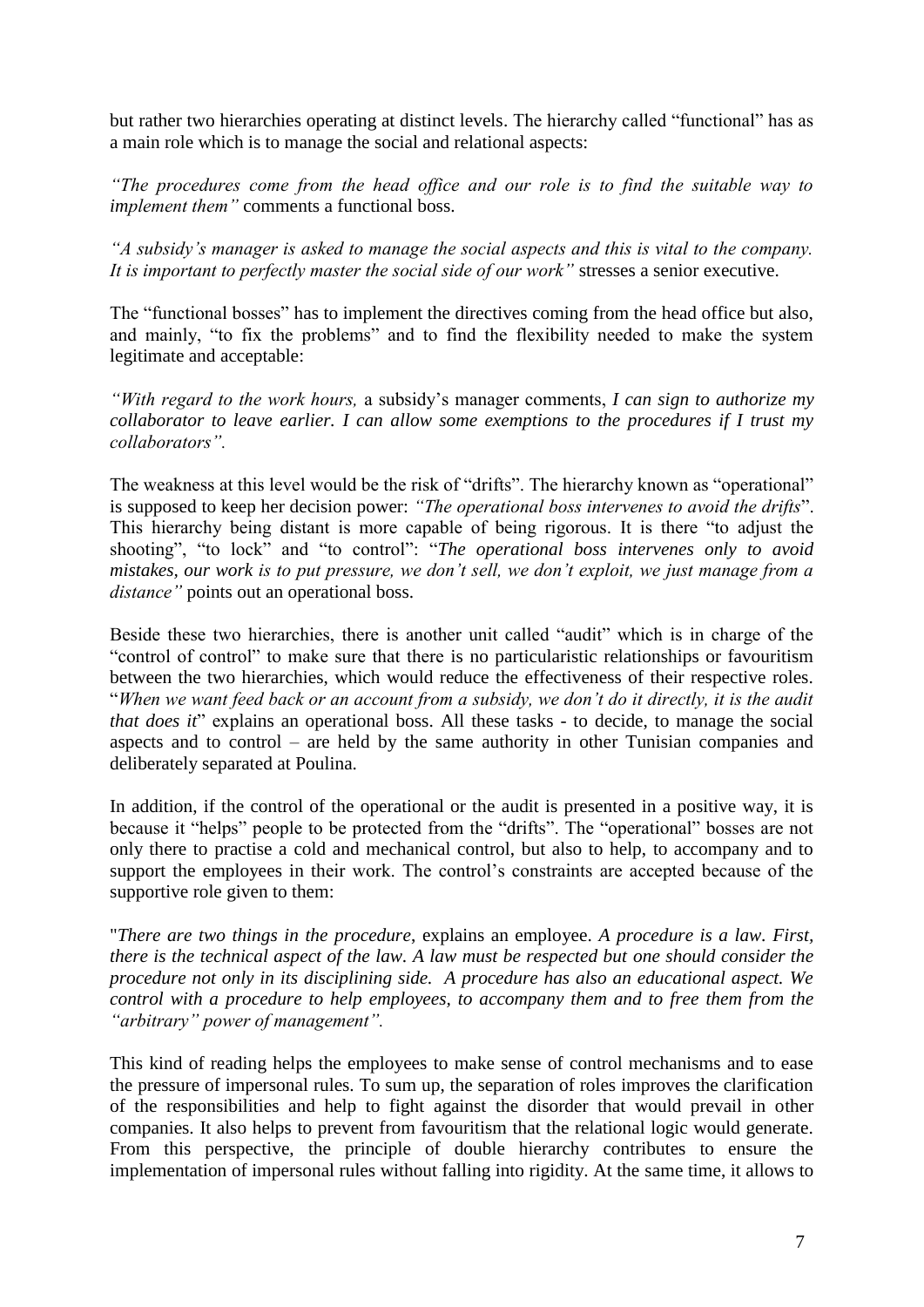benefit from the flexibility that allows personal relationships while neutralizing its arbitrary side.

## *The Coordinators: informal intervention*

Beside the "operational" bosses, there is a group of people called "the coordinators" or "les sages"<sup>7</sup>. Each coordinator is controlling in an informal way five or six operational units and ensuring the reporting of their activities. The coordinators don't have a hierarchical status in the Group and they maintain a close contact with the PDG. They are responsible for mediating the conflicts between the subsidies and the head office. As a coordinator explains to us: *"Sometimes, on of the operational bosses could mistake or could have a conflict with a subsidy, so I try to fix the problem… I have an arbitration role between the two (…). I should keep the power balance between the two hierarchies*‖

In addition, the coordinators control the favouritism that may take place within the subsidiary companies: *"There were cases of favouritism or a clan against a person, comments a coordinator, one of my jobs, it is to take care that there is no favouritism, My role is not official, it is very informal, but when I go to a company, if I notice that there are people which gather against a person, I intervene".*

The informal role of the coordinators gives them flexibility in their intervention. They are not obliged to conform to the procedures and free to fix the problems: *"When the role of coordinator was instituted,* explains a coordinator*, there was a difference, I remember, between a coordinator and an operational boss. When you are a coordinator, you should be diplomatic, you intervene as an adviser and you are not forced to conform to 100% with the procedures"*. In addition, as the coordinators have access to all the files, they to take care of the coherence of Poulina's strategy as well as its implementation at all levels : *"I have access to everything, affirms a coordinator, I supervise the human resources management, the recruitment process, the selection, the development of the productivity, the wages, the conflicts between the executives and their superiors (…). I intervene where an arbitration is needed, where I have a positive contribution to keep the of the Group's functioning"*

This role assigned to the coordinators is complementarily with the roles separation analyzed previously. In Poulina's System, the coordinators are presented as the guarantors of the homogeneity between roles that were carefully delimited and separated. Once again, this reveals the concern of Poulina's management to smooth the rigidity that the impersonal rules could generate. The original positioning of the coordinators in Poulina's System makes it possible to benefit from the flexibility that offers an informal intervention while neutralizing the risk of favouritism.

### *A good leader: a safeguard of the cohesion of the whole system*

Interviewees at different levels of Poulina pointed the role played by the leadership of Ben Ayed<sup>8</sup> as a key factor in making the implementation of Poulina'System successful. He was personally involved in controlling the good application of the new procedures. He sets an example by following himself the discipline he imposes to all the employees:

<sup>—&</sup>lt;br>7 The wises 8

Abdelwaheb Ben Ayed is the founder and Poulina's CEO.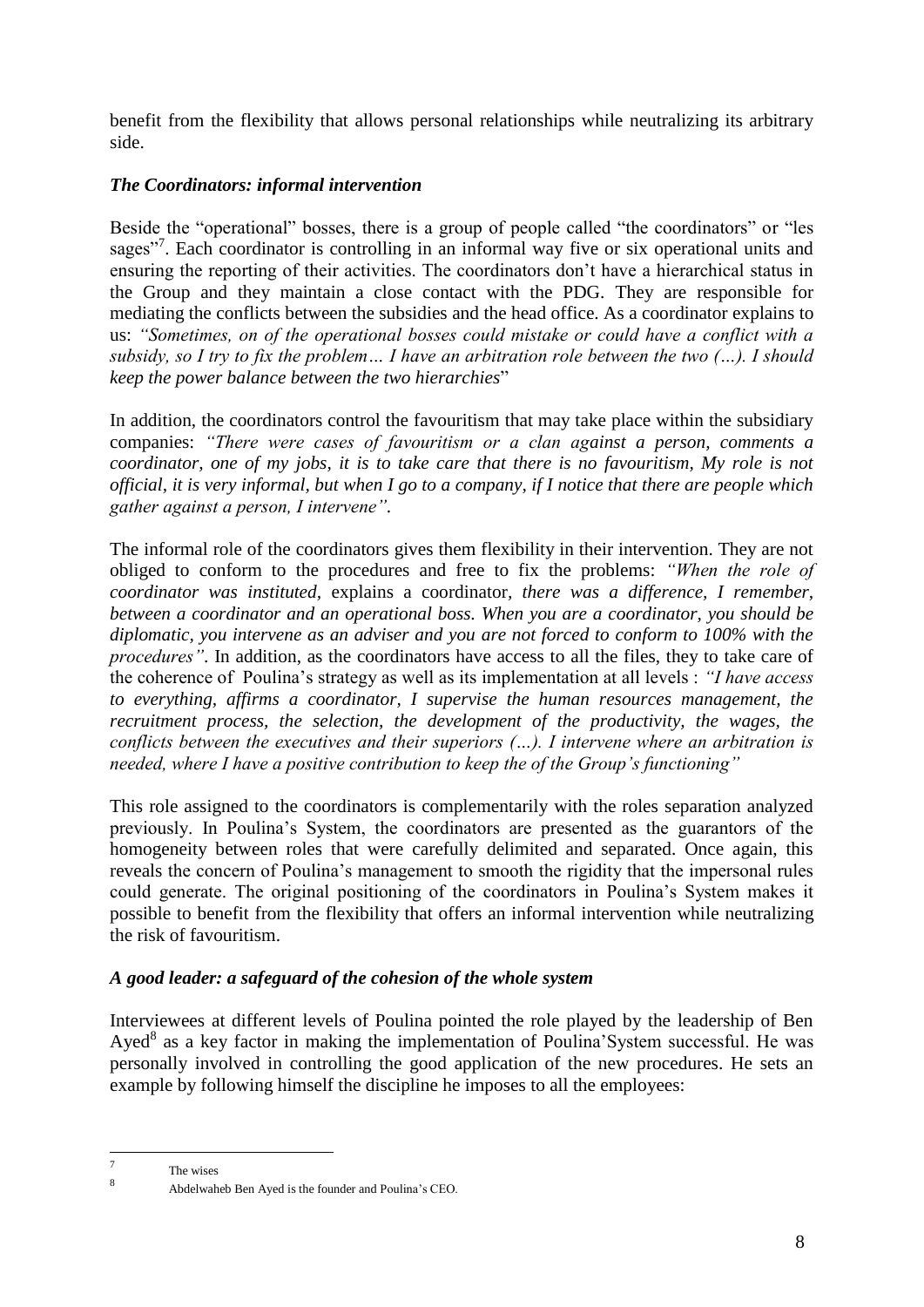*"Here, the discipline is above all. Mr. Ben Ayed clocked in like everybody, he gives the example"*

Therefore, if Poulina's employees were ready to conform to rigorous rules that would be rejected in other companies, it is mainly thanks to the moral authority that Mr. Ben Ayed incarnates. It is the example coming from the top that makes credible the Poulina System and guarantees the adhesion of the personnel. The CEO scrupulously respects an ethical behaviour that allows him to fully give the example and to deserve the trust of his collaborators. As a subsidy's manager points out: "One says: there is a system, one should respect it, we should *be professional in our work. When there is a rule, one should respect …and then if we ask people to respect them, without giving the example, this would not work, it is important that the top shows the path, people are often pushed by the top to adhere to any system...*"

However, even though the charisma of Ben Ayed as well as his moral authority play a big role in making Poulina's employees adhere to his System, the transformation was possible only because the discourse was followed by tangible acts justifying the authenticity of his will. In this respect, Mr.Ben Ayed personally takes care of the procedures' application. In Contrast with the functioning of other Tunisian companies marked by the prevalence of a clannish spirit, the respect showed by Poulina's employees of the procedures is given a particular meaning. The fact that Mr.Ben Ayed himself observes the same rules helps Poulina' employees to manage the difficult situation of being a subordinate. As an employee comments: *"I prefers to submit to the procedure rather than a boss who would dictates to me according to his mood what I have to do"*

Moreover, Mr.Ben Ayed is not only the guarantor of the cohesion of the whole system; he is also the only person that could allow breaking with the rule:

*"The flexibility here would come only from Mr. Ben Ayed … He validates the rules and he is the only person that have the possibility to give exemptions from the rules"; "Mr. Ben Ayed is always opened to discussion and, if there is a problem, one can go to see it directly".*

Once again, we can notice the same concern to balance between the compliance with the impersonal rules and the flexibility of the system guaranteed here by the CEO himself: *"The procedures should be applied but we can allow derogations if they are well advocated".* The risk of bureaucracy which the formalism of the tools could generate is avoided thanks to the possibilities offered by the derogation. If the exemption allows the System's flexibility the fact that it is centralized and ensured only by the CEO prevents from any kind of drifts.

We can notice that the exemption is formalized to avoid any risk of arbitrariness: "*Anybody who asks for an exemption should make a written request. Mr. Ben Ayed meets with the people concerned with the case to make a collective decision… There is a formal paper, everything is formalized, for example you can have a decision that says: the CEO and the executive committee authorize you to sell without consulting us but you should be informed afterwards"* explains an operational boss.

The exemption's procedure neutralizes the negative aspects of particularistic relationships between superiors and subordinates in a way that it does not degenerate into favouritism. It also allows the flexibility necessary to avoid any risk of rigidity: *"For example, the system of the third automatic recall with Mr. Ben Ayed, it is something of important in the system. The fact that he is the only guarantor, i.e. it is him which can allow the exemptions, it is important*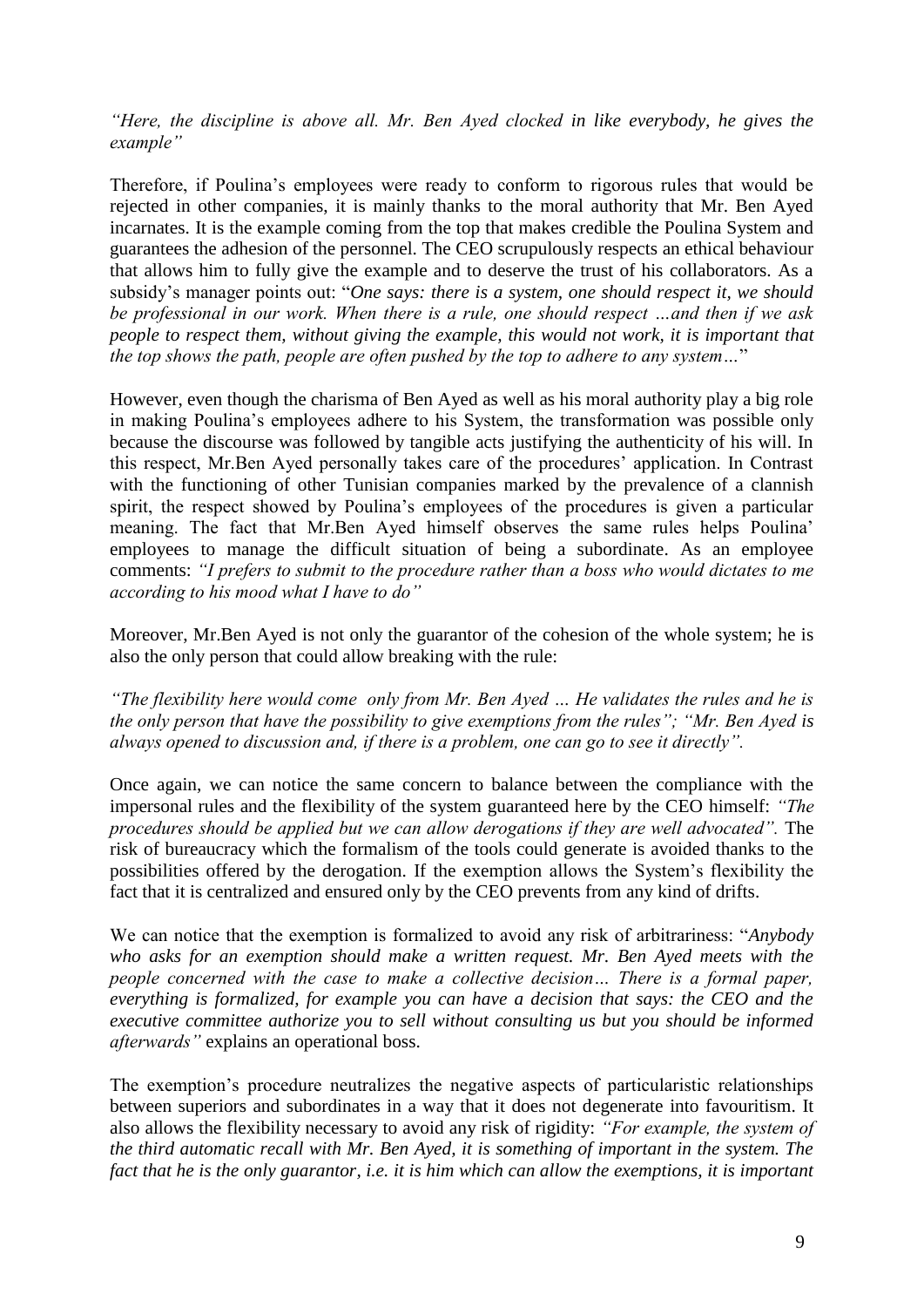*(…). The system in its operation, there is an aspect very formalized with the procedures and a flexibility which is guaranteed by Mr. Ben Ayed"* comments an executive officer.

The way the exemption is authorized shows one again the originality of the form of authority existing in Poulina. It combines a rational aspect and a charismatic one. The CEO has a very important role in the action' control based on his charisma as well as his capacity to translate his discourse in tangible acts framed by quite precise rules. There are rules, people and a leader who guarantee by his charisma and his rigorous conformity with the rules, the coherence of the Poulina's System. As one of our respondents points out: "*In fact, when you put a system, you put a leader and people, it is the leader who guides the people"*

## **3. When the management borrow the cultural metaphors**

### *Poulina: a big family with written rules*

Most of Tunisian companies are family owned which makes it hard to establish the separation between family ties and professional relationships (Zghal, 1989). Poulina opted for banning the recruitment of "close relations" of the shareholders so that to control the risk of a family co-optation behaviour and rely on competence.

*"Since the creation of Poulina, we agreed upon preventing family members from being part of the group'employees, with some very rare exceptions, who were accepted on the basis of their exceptional competence and their potential to enhance the performance of the group"* comments the CEO.

Similarly, our interviewees point out that Poulina did manage to get rid of "the paternalist" management model" that is prevailing elsewhere and where the chief would be the single decision maker in the company. In this regard, the introduction of a "rational" decisionmaking process, with modern" and "objective" management tools is presented as the solution that mitigated the situations of confusion or arbitrariness that would prevail in other companies.

―*There is no paternalism; it is a permanent dialogue*… *In Tunisia, the managers are omnipresent in the company, they are paternalist, they have a word to say on everything, they interfere even with the cleaner's work,* explains an executive officer. *We don't have this kind of behaviour in Poulina, we have a rational decision-making process, everything is structured in conformity with Poulina's strategy*".

Yet, even though it is true that Poulina's functioning is very different form the family based model, the Family's metaphor remains present in the accounts of our respondents to describe the relationships between superiors and subordinates or between Poulina's head office and its subsidies:

*"Poulina is an organic group that could be compared to a big family with written rules"* explains a director of a subsidiary company; "Poulina is our mother" comments an employee.

As an illustration, if a subsidiary shows economic or technical difficulties, everything will be done to support her in order to avoid her closure: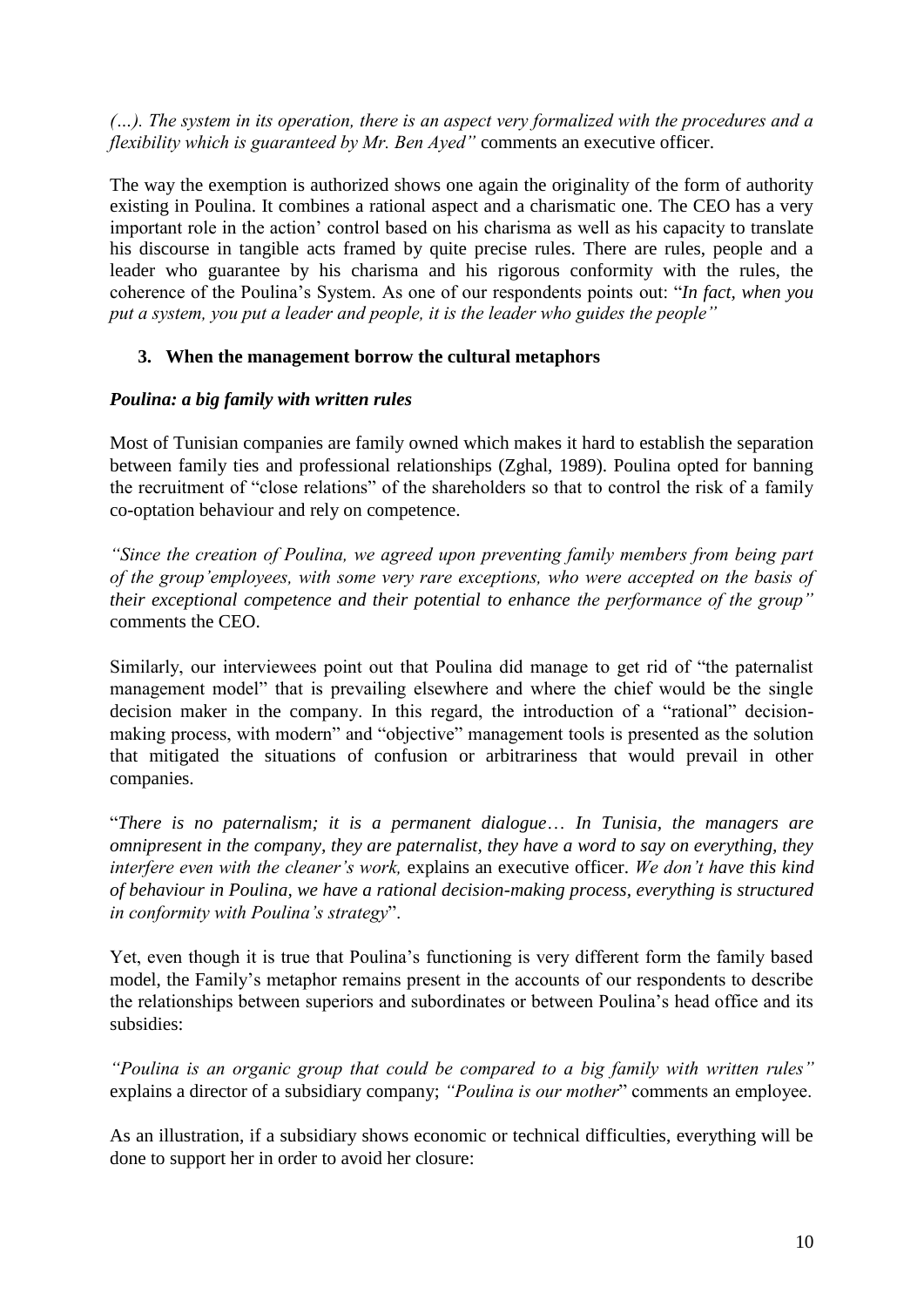*"We do not sell our subsidiary companies if they lose money, we will do our best to save their lives, to help them to survive, with the help of the head office, We wouldn't adopt the position the position of a financial expert who would say "we should close the no profitable company""* (...). The vision of Poulina is not this. We would say "this company is important *to us and we should absolutely put all our energy to save it"*

One finds the positive image of the head office "caring father" who would accompany his companies and support them when they achieve good performance. "The role of head office explains a coordinator is *to push the companies to do their best, to advise them, but the last word is their word, if they achieve a good performance, we tell them "Sahiit<sup>9</sup> " if not we will ask them to be "careful*". The head office could be also described in a more negative but legitimate way as an "authoritarian" father:

―*If we notice drifts in one of our companies, we make a verbal pressure on the director for one year, then we would put the director under supervision, like a child under supervision, he will only signs papers until he adjust his behaviour, if not, he will step down"* explains an operational boss.

Placing a director under supervision might be unacceptable in other contexts but in Poulina it is lived in a positive way because it is legitimated as a means of correcting or giving directions. Like a father who should educate his son, the head office that gave birth to the subsidiaries can put them under supervision if he needs to. The value of the metaphor here is in its capacity of easing and smoothing the submission to "impersonal" and "cold" rules: "*It is necessary to educate people on the general philosophy of Poulina, not only technically but also in terms of behaviour",* explains a subsidiary' director.

*"You should gently educate your employees by saying to them that we are a big family, that everyone must contribute in achieving the big objective which is the survival of our company, This is could be achieved a meritocracy' system"* a director of subsidiary company notes.

Seen under this light, we can better our understanding of the educational character often lent to the procedures. In this respect, one of the executives taking part in the implementation of the evaluation procedures explains that he prefers to call the procedures' manual a "user guide" so that the employees do not see it as a "constraint" but rather like an accompaniment to improve their performance. The penalizing aspect of the procedure "law" is better accepted when it is presented like a mean "of educating":

*"The procedure is a law, it must be applied. But this law is helping you to do good work".* He further adds: *"I do not like to say "manual of procedure" it recalls the public administration, I refer to it as "Coaching manual" or "User guide"…When you say "guide", you show the educational aspect without scarifying the importance of respecting the law"*

*"There are two things in the procedure, explains an employee. A procedure is a law. First, there is the technical aspect of the law. A law must be respected but one should consider the procedure not only in its disciplining side. A procedure has also an educational aspect. We* 

<u>.</u>

Well done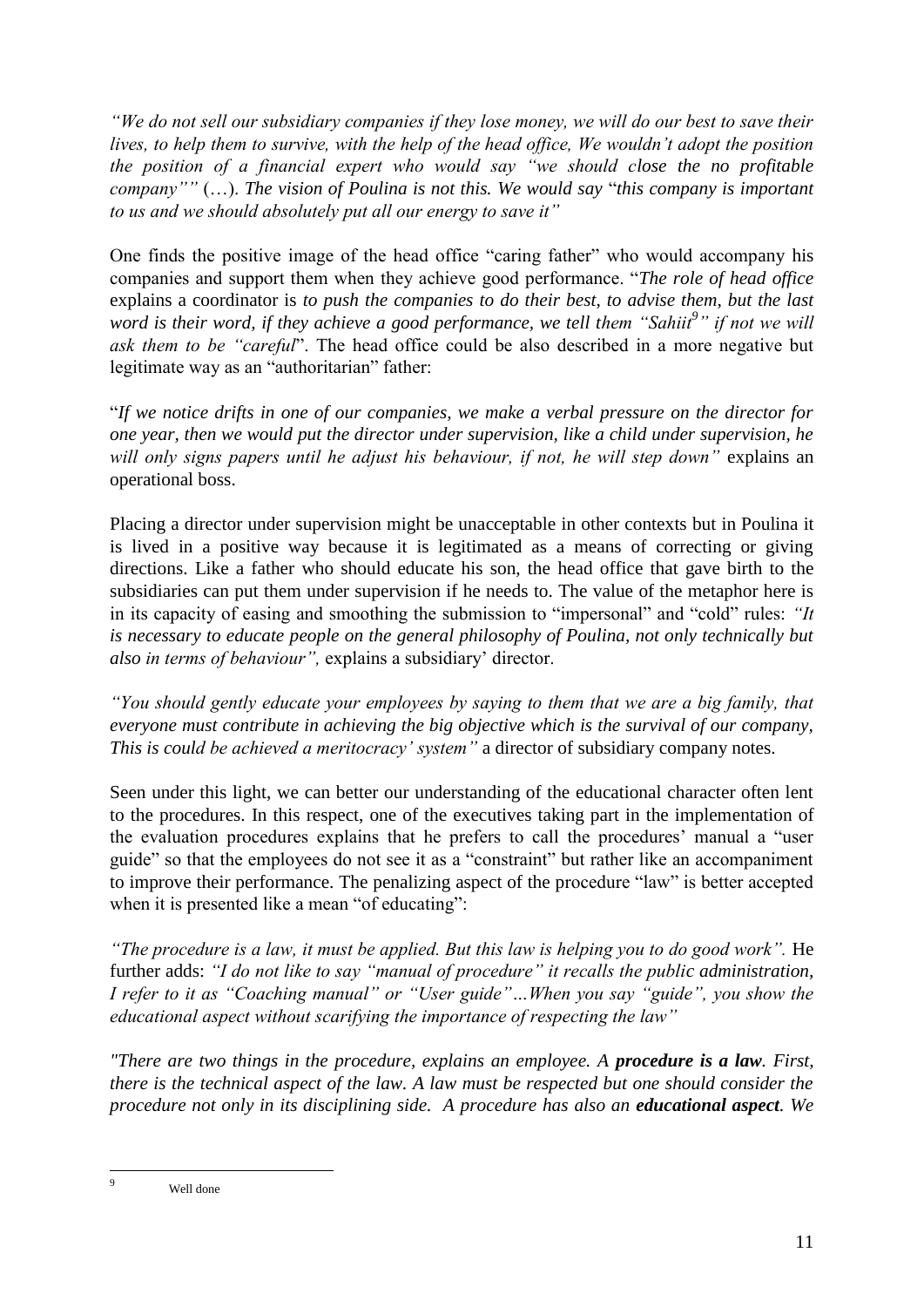*control with a procedure to help employees, to accompany them and to free them from the "arbitrary" power of management".* Comments a senior executive.

While in the United States performance assessment is ultimately about achieving specific results, in Jordan the criterion would be the extent to which people "tried to do their best" rather than the outcomes of these efforts (Yousfi 2007 b). In France, the basis for any kind of evaluation refers to the rights and duties associated to a specific position (d'Iribarne, 89); the evaluation procedures take on meaning in Poulina within the Tunisian framework. The educational aspect given to the procedure as well as family's metaphor help the employees who adhere to Poulina's System to manage its formal constraints. The procedures were perceived as strong guiding principles to managers' actions and thereby allow flexibility and enable employees to reconcile them with the Tunisian relational context. At the same time the rational and formal aspect of the system continues to act like a kind of anonymous antidote to the drifts that personal relationships could generate. It helps also to prevent form the excess of "bosses" who would act as overprotective father or those who would act as abusive fathers and dictators:

―*For the directors who are too authoritarian, they always know that they are watched by the head office, seat there, they cannot abuse of their power"* note an operational boss.

Therefore, it appears that the "Family"'s metaphor is the way people at Poulina gives legitimate meaning to the new system. Correspondingly, the "System" with its mechanical and procedural side, avoids the risk of excessive personalization of the relations. Once again, Poulina's concern appears to be how to keep a delicate balance between a rigorous respect of the procedures and an expression of the personal bonds.

#### *A craftsman is happier than a worker*

Some of our respondents point out that there is an important turn over of the middle management in Poulina explained mainly by the work pressure. Another reason is the other Tunisian companies would offer three times the wages of Poulina to attract the most brilliant elements. For those who choose Poulina in spite of external temptations, they stressed the "autonomy" as a key motive to stay:

*"Here, I can develop new projects all the time,* explains an operational boss, *and Mr. BA often gives me new responsibilities and new files";*

―*What I like in Poulina*, comments another manager, *is that here people do their work seriously*, *and Mr. Abdelwaheb does not interfere with your work, when he delegates to you a responsibility, he gives you the total autonomy from the beginning to the end of the task, and this is important*".

By using the metaphor of the craftsman, employees respond to strict regulations, but in autonomous ways. Though they are in a relationship of subordination, they preserve their "dignity" and independence in the strategies they adopt to respond to strict rules. An **executive officer** explained: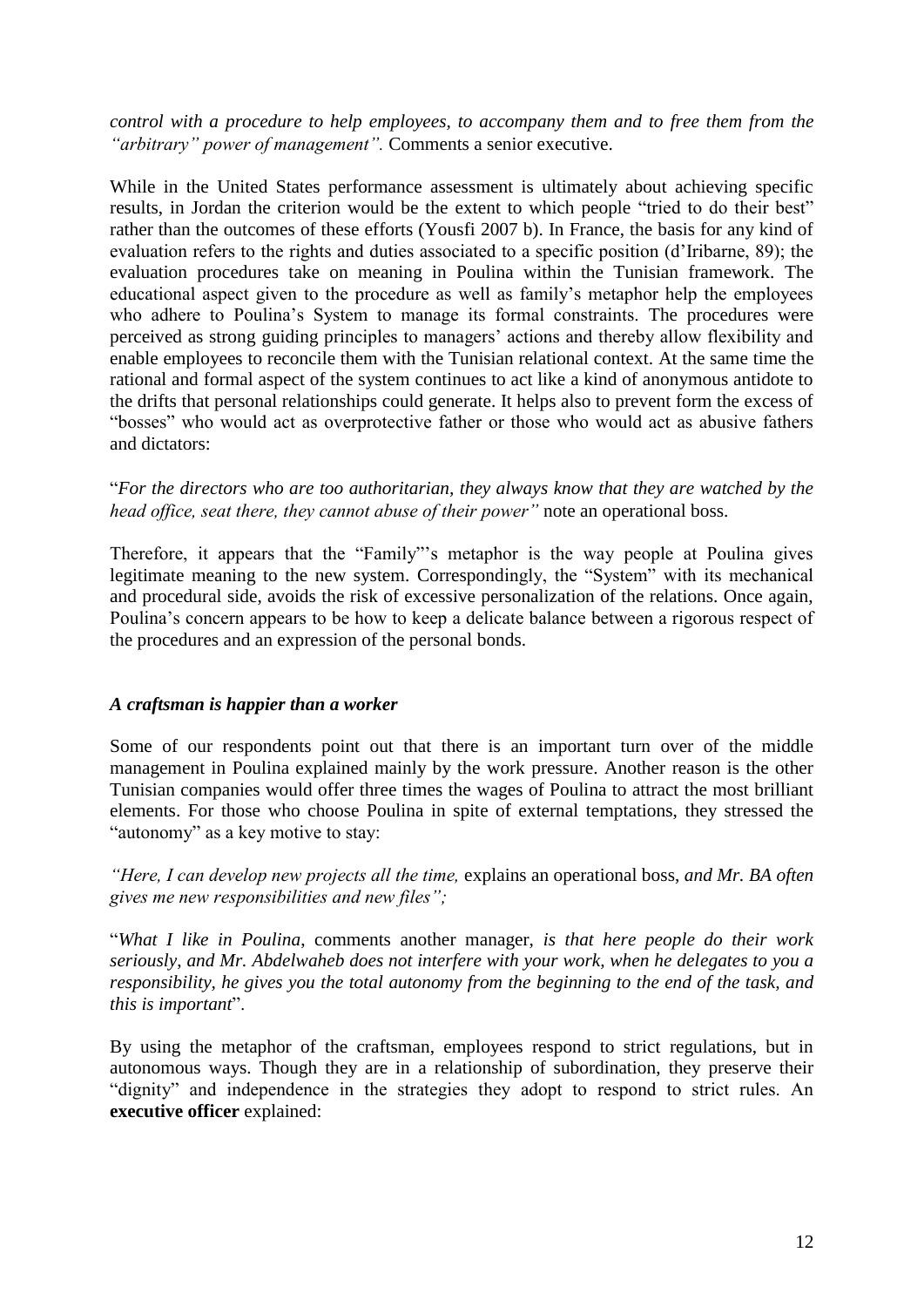*"To work for the account of others is considered in Tunisia as degrading<sup>10</sup>. As soon as a one starts to succeed in his work, he is pushed by his circle to work for his own account. The term "zoufri", from the word "ouvrier<sup>11</sup>"means in Tunisian dialect thug (...). That's why; I think the craftsman is happier than a worker. The procedures help people to save their honour: they are working with autonomy like craftsmen, they are engaged, responsible, they do not have a "boss" who control them and who dictates to them what they have to do. At the same time, they can loose their "honour" if they do not achieve the written objectives"*

*"We are inspired by the model of a craftsman working for himself. SNA had sixty two employees, today they have fifty. The others became associated or subcontractors. The craftsman is happier than the worker because he has the feeling he is working for himself and not for an anonymous shareholder. For instance, we give our drivers the ownership of the vehicles so that they can feel free and then they do a better job for us. They refund their debt whenever they can. Thus, they manage the vehicles as good fathers and they do their best to deserve our trust* … *the same things applies to our shops under Poulina labels, we give the propriety of the shop to the manager…, etc" explains the chairman.*

The mobilization of ideal of the "happy craftsman" answers a desire of autonomy not easily obtained in a relation of traditional subordination. Working for its own account is seen as more rewarding than working for others. Working for others is perceived as dependence, even an obstacle to take initiative:

―*Here, each one done his work, I defend my work as if I were chief chairman"* explains another.

*"In the steel construction, we subcontract many activities to our employees; we offer them the chance to work for their own account. During three or four years, they were satisfied with the Poulina's volume of work and later on they started supply other companies"*.

This entrepreneurial dynamics transformed Poulina into a laboratory of initiation to the small private production. On one hand, Poulina offers the autonomy to its employees to develop their capacities and even to set up their own businesses, on the other hand, Poulina guarantees trustworthy relationships with its former executives who became its subcontractors.

According to this same logic, as it would be asked from craftsmen, the subsidies' directors are asked to develop their products and to create new ones.

―*A director of a subsidy should be a good strategist, a good manager and an inspired creator to develop new products*" explains the chairman.

Consequently, people can "run their horses alone" but under the careful watch of the head office. If they succeed, they preserve their freedom and are rewarded or better they become themselves autonomous craftsmen, fathers, creators and so on. Autonomy is offered to "a son" who proved he is reliable and who succeeded in creating and innovating. The only rule conditioning this autonomy is the achievement of objectives:

 $10$ <sup>10</sup> A metaphor of slavery is often to use to describe a situation of subordination.

Worker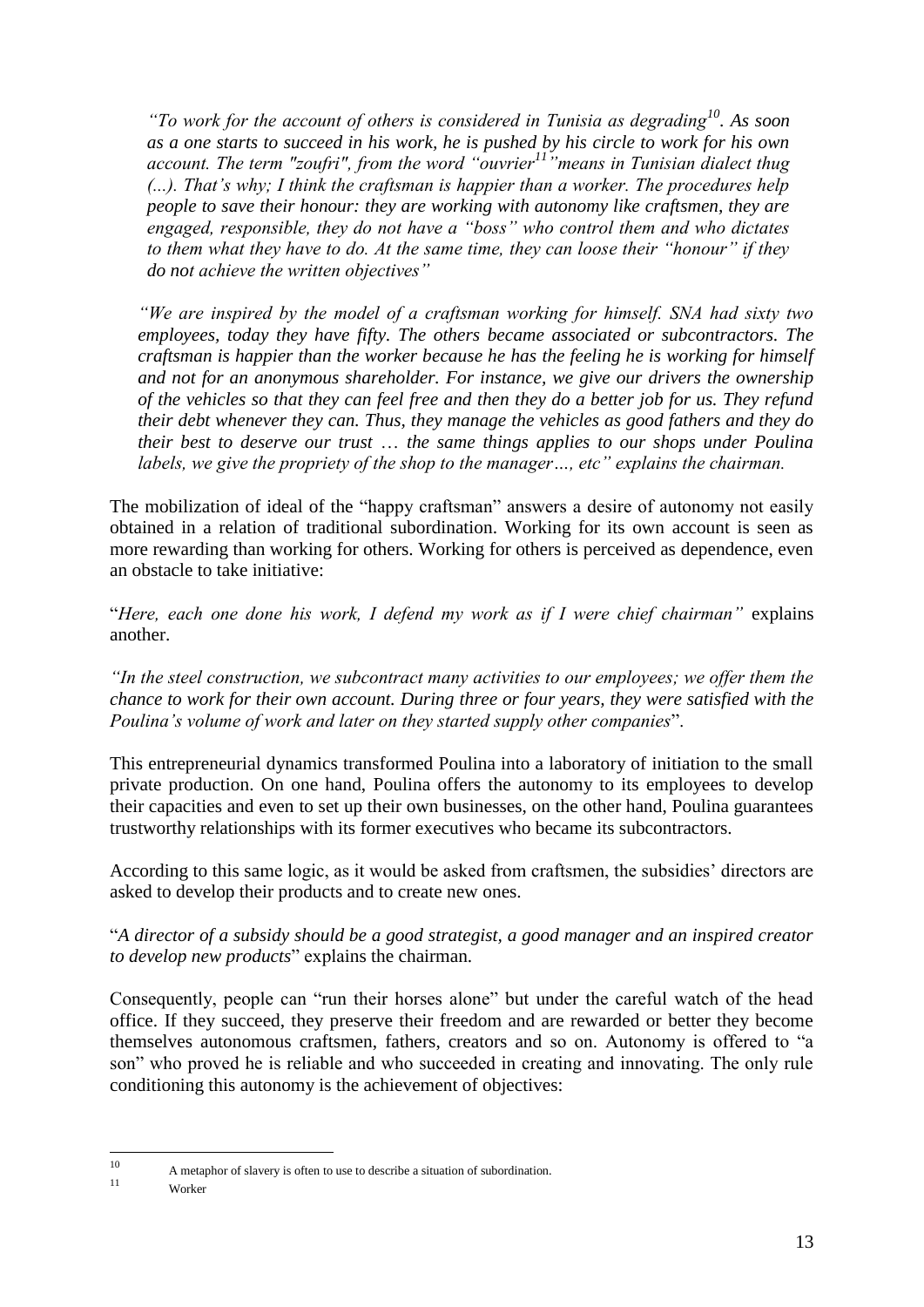―*The rule is that the degree of autonomy we give to a person in charge of a subsidy is closely related to the performance level of his business… The subsidy' director is committed to achieve specific results, i.e., If a subsidy' director want to do something because it believes in it very, very strongly and the head office doesn't agree, we can warn him three or four times we give him a chance and we allow him to act by putting aside the procedures. But he will be asked for accounts and he must face all the consequences of what he does*" a director of subsidiary company. The head office has always the authority that a father could have which is to control this autonomy in the event of drifts.

To sum up, more than a simple reincarnation of an old artisan model, it is the ideal of the autonomy of a craftsman that seems to give sense to the system of relations between subsidies and the head office or between the superiors and subordinates. This model makes it possible to articulate the autonomy needed to escape the "servile" submission to a boss or to an anonymous rule. Poulina is presented in its concrete organization like a set of SMEs gathered under the authority of a single guardian "the head office". The challenge for the head office is to control the coherence of Poulina's functioning while giving autonomy to its people. There is a deliberate construction of a system aiming at mitigating the drifts of paternalism while preserving the positive aspects of personal relationships as easy communication and proximity. The coherence of the "System" along with its dynamics of delegation and control, is expressed both in the freedom granted to the subsidiaries acting as autonomous and creative craftsmen, and in the framing of this freedom by formal procedures translating both the head office' authority and care.

#### **A system that saves honour**

The effectiveness of the procedures introduced to rationalize the management of Poulina was allowed by an adequate taking into account of the cultural context. This dimension has significantly influenced the way in which the actors give meanings to the actions being held in their company. In other words, the appropriation of a new system wasn't the result of just observing the rules, it was associated with a permanent interrogation on the relevance of these rules. The dynamics of the modernization process carried the print of the context in which the actors live. In this regard, our respondents often refer to Poulina's system as a system which saves "the face" of people who adhere to it: "One feels he is responsible, one does not act in *the shadow of somebody else",* explains an operational boss. Moreover, the system, by its formal aspect, allows an equal treatment to everyone - *"everyone is submitted to the same rule*". Consequently, the employees could save their "honour" while being protected from the arbitrary power of the boss.

The control of the system replaces the hierarchical control of a boss. The employees feel more "safe" and feels that they are treated "with dignity" thanks to the objectivity offered by a formal procedure. The rationalization of the management is said to be the only way to ensure equal treatment of employees as well as protecting them from arbitrariness and confusion: *"With these tools, I will be able to treat everybody in the same way, there is more visibility and one be able to manage people on a case-by-case basis"* comments a subsidy's manager.

At the same time, they cannot do whatever they want because they are controlled by the procedure. The procedure is thus presented positively in the form of a mean of self-checking: *"In fact the systems control directly or indirectly,* mention a manager*, One would say that there is self-checking, it is not your boss who is behind you who supervises you but he has all the means to control you because everything appears in the system".*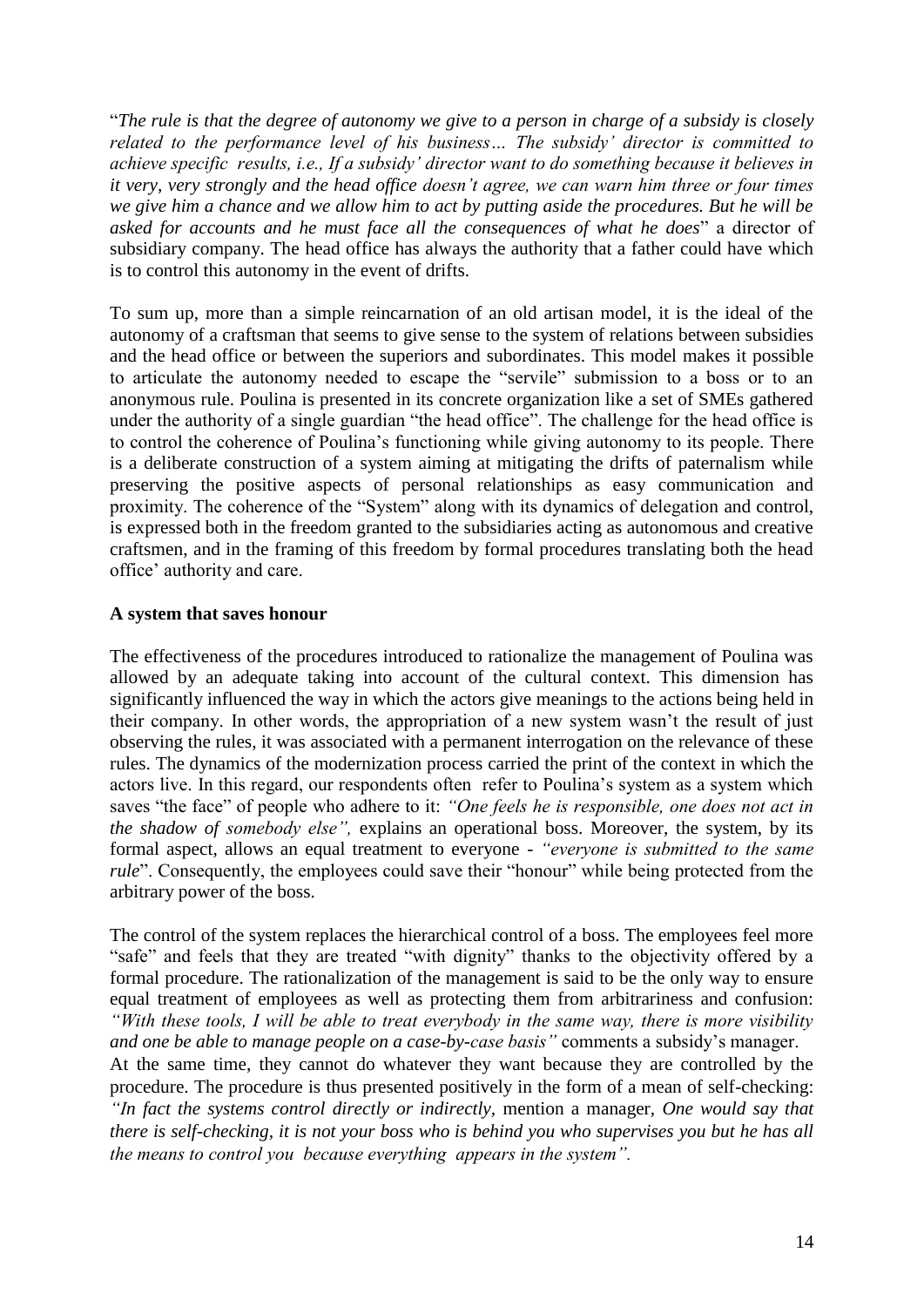Yet, even though Poulina'management rules are highly influenced by the social regulation mechanisms that one could find in the Tunisian context like the metaphors of a "family" or "a craftsman", their implementation did neither take place spontaneously nor imposed by the top. As it was noticed above, Poulina's managers focused on strictly framing the action of those who are placed at positions where temptations of corruption or favouritism exist. For this purpose, rules were implemented to define the tasks of each one, to control the way in which they are carried out and to evaluate the achieved performance. These rules were subject to interpretations, corrections, adjustments before being adopted and integrated in Poulina's system. This innovative process did find a positive feedback from those who are concerned with only because it takes on meaning within their culture. The employees within Poulina were willing to adhere to the modernization process only because they felt treated in accordance with their ideal of a "trustworthy" work relationship. The Poulina system allowed, by its relational and procedural components to regulate the action of its employees in a way that respect their "honour" and facilitate their adhesion to Group's objectives.

*"Procedures help people to save their honour. On one hand, they are committed, responsible, they don't have a boss behind them who dictates to them what to do. On the other hand, they can loose the "face" if they do not achieve the written objectives. … If somebody says "no, I don't agree on something" We say to him "ok, go ahead, suggest something", if he doesn't succeed in proving he is right, he would end up submitting himself to the rule (…). The procedure make the relationship between the superiors and the subordinates impersonal, you don't have somebody behind you to tell you what you should do (…). The Muslims do not have an intermediary with God, there is no hierarchy, and they are not at ease with a chief who is behind them to control them. With a procedure, they self-check everything, they save their honour"* note the chairman.

#### **Conclusion**

This case study provides another illustration of the success of imported management techniques in developing countries. Yet, the ways employees talk about the management practices of Poulina indicate that they make sense of them using the local Tunisian culture, not the meanings usually associated with these management practices in, for instance, Western Europe or the USA. The examination of Poulina's management practices reveals through interviews that local adaptations of the techniques have taken place over the years. These adaptations are interestingly not in contrast to local cultural practices, but building on them. It appears indeed that the essential aspects of the imported management tools (e.g., formalisation, regulation, objectives and performance) are re-interpreted in the local cultural context and thereby well accepted. They are re-interpreted in two ways. First, the management principles are not followed as rules, even if they constitute strict procedures. They become strong guiding principles to managers' actions and thereby allow flexibility and enable employees to reconcile them with the Tunisian relational context. Second, core aspects of the management techniques are re-interpreted in connection with cultural metaphors present in the Tunisian culture (e.g., the craftsman as an independent entrepreneur). For instance, by using the metaphor of the craftsman, employees respond to strict regulations, but in autonomous ways. Though they are in a relationship of subordination, they preserve their dignity and independence in the strategies they adopt to respond to the strict rules.

Thus, far from making a trade-off between "social ties" and "rational organization", the implementation of the procedures at Poulina succeeded because it echoed the way in which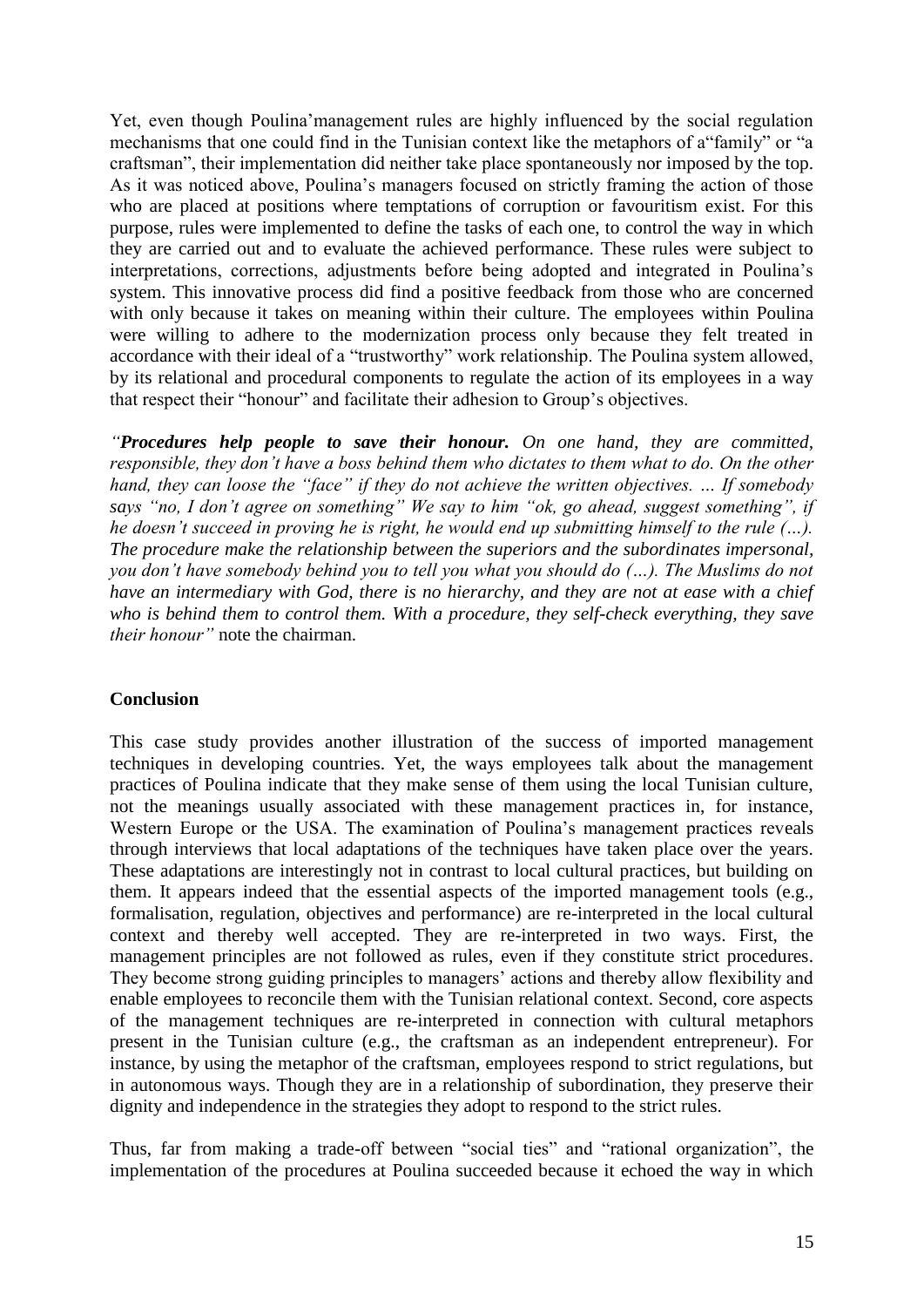Tunisian employees interpreted social ties. One can find the same procedures everywhere, but the way people give meaning to them may vary from one country to another, leading to different framings of their roles. The craftsman example or the metaphor of the family were mobilized by the employees as recognizable social organisation models existing in the Tunisian context to make sense of the imported tools.

Thus, this case challenges those for whom it is self evident that "traditional aspects" of culture can be nothing more than obstacles to "efficient" production. It shows that culture is not a backdrop on which universal tools can be placed. It is the "terrain", "the grammar" that should be used for constructing and/or implementing them. The main lesson derived from this is that culture can therefore be seen as a resource for providing local and legitimate meanings to management techniques, as long as they can be re-interpreted in conformity with the local framework of meaning. Once culture is perceived as a producer of meaning, the temptation to attribute mechanical effects to it disappears. It is mostly by giving a specific meaning to management techniques that culture comes into play in the modernization process.

#### **References**

- Austin, J. E. (1990), *Managing in Developing Countries: Strategic Analysis and Operating Techniques*, The Free Press, New York.
- Iribarne, P. (d'), Henry, A., Segal, J.P., Chevrier, S. and T. Globokar (1998), *Cultures et Mondialisation*, Seuil, Paris
- Iribarne, P. (d') (1989), *La Logique de L'honneur*, Seuil, Paris.
- Iribarne, P. (d') and A. Henry (2007), *Successful Companies in the Developing World: Managing the Synergy with Culture*, Notes et documents AFD.
- Geertz, C. (1973) *The interpretation of cultures*.New York: Basic Books
- Hofstede, G. (1980), *Culture's Consequences: International Differences in Work-Related Values*, Sage Publications, Beverly Hills.
- Jaeger, A.M. (1986), "Organizational development and national culture: Where's the fit?", *Academy of Management Review*, 11(1): 178-190.
- Kiggundu, M.N. (1989), *Managing Organizations in Developing Countries: An Operational and Strategic Approach*, Kumarian Press, West Hartford, CT.
- Leonard, D.K. (1987), 'The political realities of African management'', *World Development*, 15(7): 899-910.
- Womack P.J., Jones D.T. and R. Daniel (1990), *The Machine That Changed the World,* (eds) Rawson Associates, Collie Macmillan Canada and Maxwell Macmillan International, New York, Toronto.
- Yousfi, H., Flipiake, E. and H. Bougault (2005), *Poulina, un management tunisien,* Notes et documents, Agence Française de développement.
- Yousfi, H. (2006), *Le contrat dans une coopération internationale; la rencontre des intérêts à l'épreuve de la rencontre des cultures,* thèse, Université Paris X, Nanterre.

Yousfi H. (2007, a) Culture and development: The continuing tension between modern standards and local contexts, Working Paper, Agence Française de développement.

Yousfi, H. (2007, b), "Gérer en Jordanie : une coexistence problématique entre système hiérarchique et idéal religieux‖ , *Revue Française de Gestion*, 171: 157-173, février.

Zghal R. (1989) *La culture de la dignité et le flou organisationnel : culture et comportement organisationnel, schéma théorique et application au cas tunisien*, centre d'étude de recherches et de publications, Tunis.